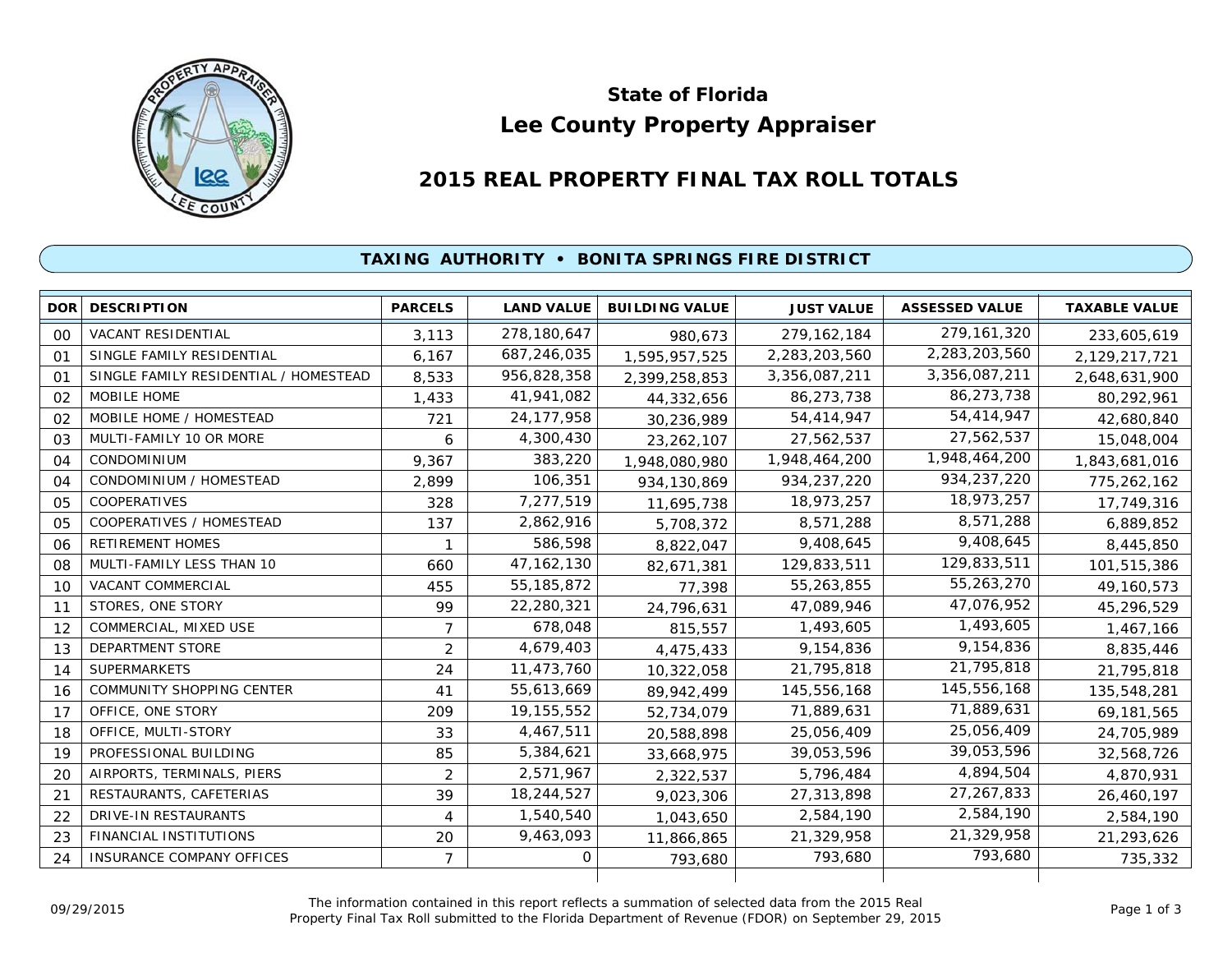## **TAXING AUTHORITY • BONITA SPRINGS FIRE DISTRICT**

| <b>DOR</b> | <b>DESCRIPTION</b>                    | <b>PARCELS</b> | <b>LAND VALUE</b> | <b>BUILDING VALUE</b> | <b>JUST VALUE</b> | <b>ASSESSED VALUE</b> | <b>TAXABLE VALUE</b> |
|------------|---------------------------------------|----------------|-------------------|-----------------------|-------------------|-----------------------|----------------------|
| 25         | REPAIR SERVICE SHOPS                  | 6              | 122,546           | 862,200               | 984,746           | 984,746               | 944,915              |
| 26         | SERVICE STATIONS                      | 5              | 1,772,872         | 1,227,715             | 3,000,587         | 3,000,587             | 3,000,587            |
| 27         | AUTO SALES, REPAIR, ETC               | 47             | 9,396,717         | 10,856,347            | 20,253,064        | 20,253,064            | 20,096,996           |
| 28         | PARKING LOTS, MH PARKS, ETC           | 23             | 31,724,741        | 11,801,273            | 43,526,014        | 43,526,014            | 42,215,827           |
| 30         | FLORISTS, GREENHOUSES                 | $\mathbf{1}$   | 75,000            | 36,608                | 111,608           | 111,608               | 89,769               |
| 32         | ENCLOSED THEATER/AUDITORIUM           | $\overline{2}$ | 168,014           | 356,724               | 524,738           | 524,738               | 524,738              |
| 33         | NIGHT CLUBS, LOUNGES, BARS            | 3              | 149,689           | 346,083               | 495,772           | 495,772               | 495,772              |
| 34         | BOWLING ALLEYS, RINKS, ARENAS         | $\mathbf{1}$   | 0                 | 175,140               | 175,140           | 175,140               | 175,140              |
| 35         | TOURIST ATTRACTIONS                   | $\overline{4}$ | 2,319,197         | 515,029               | 2,834,226         | 2,834,226             | 2,834,226            |
| 37         | <b>RACE TRACKS</b>                    | $\mathbf{1}$   | 4,362,477         | 2,954,481             | 7,316,958         | 7,316,958             | 7,025,458            |
| 38         | GOLF COURSE, DRIVING RANGE            | 30             | 16,171,534        | 14,226,732            | 30,401,551        | 30,398,266            | 29,121,947           |
| 39         | HOTELS, MOTELS                        | 15             | 5,926,761         | 29,479,212            | 35,405,973        | 35,405,973            | 24,352,495           |
| 40         | VACANT INDUSTRIAL                     | 24             | 4,793,457         | 7,321                 | 4,801,138         | 4,800,778             | 4,674,628            |
| 41         | LIGHT MANUFACTURING                   | 9              | 1,345,574         | 2,303,592             | 3,649,166         | 3,649,166             | 3,588,828            |
| 43         | LUMBER YARDS, SAWMILLS                | $\mathbf{1}$   | 630,852           | 1,024,522             | 1,655,374         | 1,655,374             | 1,655,374            |
| 44         | PACKING PLANTS                        | 2              | 444,726           | 1,371,556             | 1,816,282         | 1,816,282             | 1,816,282            |
| 46         | OTHER FOOD PROCESSING                 | $\mathbf{1}$   | 0                 | 130,950               | 130,950           | 130,950               | 126,312              |
| 47         | MINERAL PROCESSING                    | 1              | 216,275           | 91,383                | 307,658           | 307,658               | 307,658              |
| 48         | WAREHOUSING, DISTRIBUTION TERMINALS   | 175            | 19,591,689        | 52,097,182            | 71,688,871        | 71,688,871            | 70,149,965           |
| 49         | <b>OPEN STORAGE</b>                   | 5              | 1,964,660         | 327,671               | 2,292,331         | 2,292,331             | 2,152,790            |
| 51         | <b>CROPLAND CLASS I</b>               | 21             | 2,512,240         | 1,341,579             | 17,758,883        | 3,853,819             | 3,072,205            |
| 52         | CROPLAND CLASS II                     | $\mathbf{1}$   | 150,998           | 0                     | 3,313,700         | 150,998               | 150,998              |
| 53         | CROPLAND CLASS III                    | $\mathbf{1}$   | 7,560             | 130,897               | 170,897           | 138,457               | 99,506               |
| 60         | <b>GRAZING LAND CLASS I</b>           | $\overline{7}$ | 307,154           | 17,330                | 5,488,779         | 324,484               | 324,484              |
| 61         | <b>GRAZING LAND CLASS II</b>          | 13             | 618,555           | 1,104,748             | 12,265,922        | 1,723,303             | 1,551,100            |
| 62         | <b>GRAZING LAND CLASS III</b>         | $\overline{4}$ | 213,524           | $\Omega$              | 6,660,800         | 213,524               | 213,524              |
| 66         | ORCHARD GROVES, CITRUS, ETC           | 4              | 285,951           | 377,277               | 1,750,936         | 663,228               | 518,117              |
| 67         | POULTRY, BEES, TROPICAL FISH, RABBITS | 3              | 34,161            | 104,967               | 245,353           | 139,128               | 130,854              |
| 68         | DAIRIES, FEED LOTS                    | 8              | 99,653            | 791,253               | 1,882,898         | 890,906               | 654,967              |
| 69         | ORNAMENTALS, MISCELLANEOUS AG         | 4              | 28,200            | 18,900                | 315,150           | 47,100                | 44,007               |
| 70         | VACANT INSTITUTIONAL                  | 48             | 1,342,376         | $\Omega$              | 1,342,376         | 1,342,376             | 0                    |
| 71         | CHURCHES, TEMPLES                     | 31             | 9,738,649         | 26,268,262            | 36,006,911        | 36,006,911            | $\mathbf 0$          |
| 72         | PRIVATE SCHOOLS & COLLEGES            | $\mathbf{1}$   | 83,413            | 219,397               | 302,810           | 302,810               | $\mathsf{O}$         |
| 73         | PRIVATELY OWNED HOSPITALS             | 1              | 563,079           | 4,888,658             | 5,451,737         | 5,451,737             | $\Omega$             |
| 74         | HOMES FOR THE AGED                    | 1              | 4,898,181         | 82,792,156            | 87,690,337        | 87,690,337            | 52,840,969           |
|            |                                       |                |                   |                       |                   |                       |                      |

The information contained in this report reflects a summation of selected data from the 2015 Real Property Final Tax Roll submitted to the Florida Department of Revenue (FDOR) on September 29, 2015 09/29/2015 Page 2 of 3